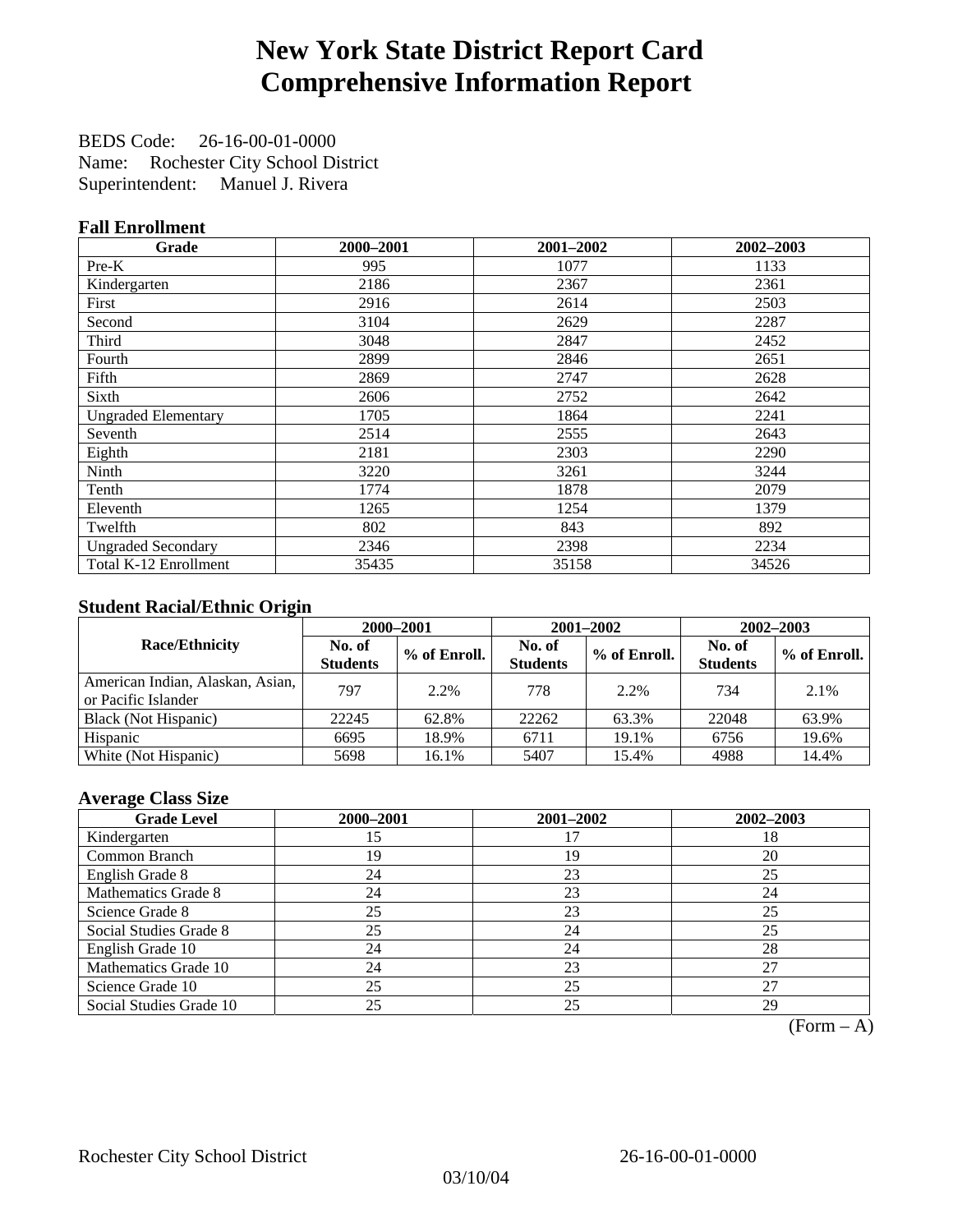### **District Need to Resource Capacity Category**

| <b>N/RC</b> Category | <b>Description</b>                                                                                                                                                                  |
|----------------------|-------------------------------------------------------------------------------------------------------------------------------------------------------------------------------------|
|                      | This is one of the large city school districts; Buffalo, Rochester,<br>Syracuse, or Yonkers. All these districts have high student needs<br>relative to district resource capacity. |

#### **Similar School Group and Description**

| <b>Similar School Group</b> | <b>Description</b> |
|-----------------------------|--------------------|
| NA                          | <b>NA</b>          |

All schools within the same N/RC category are divided into three similar school groups defined by the percentage of students in the school who are eligible for the free-lunch program and/or who are limited English proficient (also known as English language learners).

#### **Student Demographics Used To Determine Similar Schools Group**

| ຼ                                 | 2000-2001 |         | $2001 - 2002$ |         | $2002 - 2003$ |         |
|-----------------------------------|-----------|---------|---------------|---------|---------------|---------|
|                                   | Count     | Percent | Count         | Percent | Count         | Percent |
| <b>Limited English Proficient</b> | 2341      | $6.4\%$ | 2389          | 6.6%    | 2768          | 7.8%    |
| Eligible for Free Lunch           | 22989     | 67.6%   | 24191         | 68.8%   | 22393         | 64.9%   |

#### **Attendance and Suspension**

|                               | 1999–2000       |         |                 | 2000-2001 | $2001 - 2002$   |         |
|-------------------------------|-----------------|---------|-----------------|-----------|-----------------|---------|
|                               | No. of          | $%$ of  | No. of          | $%$ of    | No. of          | $\%$ of |
|                               | <b>Students</b> | Enroll. | <b>Students</b> | Enroll.   | <b>Students</b> | Enroll. |
| <b>Annual Attendance Rate</b> |                 | 90.4%   |                 | 90.2%     |                 | 90.2%   |
| <b>Student Suspensions</b>    | 7002            | 19.0%   | 7012            | 19.8%     | 5686            | 16.2%   |

#### **Student Socioeconomic and Stability Indicators (Percent of Enrollment)**

|                          | 2000-2001 | $2001 - 2002$ | 2002-2003 |
|--------------------------|-----------|---------------|-----------|
| <b>Reduced Lunch</b>     | 9.0%      | 8.1%          | 7.3%      |
| <b>Public Assistance</b> | NA        | NA            | NA        |
| <b>Student Stability</b> | NA        | NA            | NA        |

#### **Staff Counts**

| Staff                                 | 2002-2003 |
|---------------------------------------|-----------|
| <b>Total Teachers</b>                 | 3382      |
| <b>Total Other Professional Staff</b> | 472       |
| <b>Total Paraprofessionals</b>        | 698       |
| Teaching Out of Certification*        | 563       |
| Teachers with Temporary Licenses      | 25        |

\*Teaching out of certification more than on an incidental basis. Teachers with temporary licenses are also counted as teaching out of certification.

 $(Form - B)$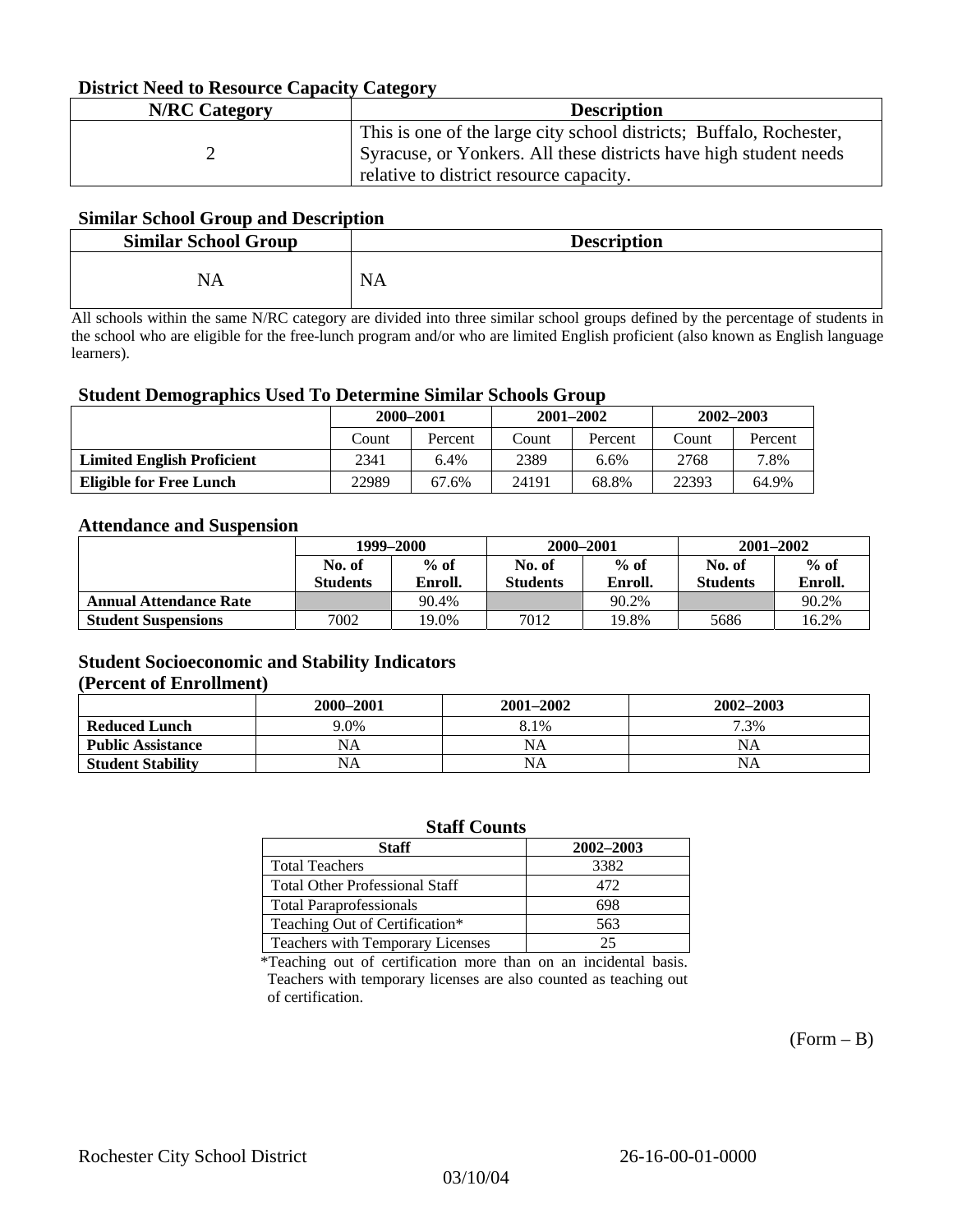# **High School Graduates and Noncompleters**

| ніді эспол этайнакі патінід кеденія вірюшая |                       |                                   |                                                    |                       |                                   |                                                    |                       |                                   |                                                    |  |
|---------------------------------------------|-----------------------|-----------------------------------|----------------------------------------------------|-----------------------|-----------------------------------|----------------------------------------------------|-----------------------|-----------------------------------|----------------------------------------------------|--|
|                                             | 2000-2001             |                                   |                                                    |                       | 2001-2002                         |                                                    |                       | 2002-2003                         |                                                    |  |
|                                             | <b>Total</b><br>Grads | <b>Regents</b><br><b>Diplomas</b> | $\frac{0}{0}$<br><b>Regents</b><br><b>Diplomas</b> | <b>Total</b><br>Grads | <b>Regents</b><br><b>Diplomas</b> | $\frac{6}{6}$<br><b>Regents</b><br><b>Diplomas</b> | <b>Total</b><br>Grads | <b>Regents</b><br><b>Diplomas</b> | $\frac{0}{0}$<br><b>Regents</b><br><b>Diplomas</b> |  |
| General<br>Education                        | 859                   | 191                               | 22%                                                | 949                   | 198                               | 21%                                                | 941                   | 207                               | 22%                                                |  |
| Students with<br><b>Disabilities</b>        | 66                    |                                   | 8%                                                 | 72                    | 7                                 | 10%                                                | 51                    | 2                                 | 4%                                                 |  |
| All Students                                | 925                   | 196                               | 21%                                                | 1021                  | 205                               | 20%                                                | 992                   | 209                               | 21%                                                |  |

### **High School Graduates Earning Regents Diplomas\***

\*Only students awarded local diplomas (including local diplomas with Regents endorsements) are counted as high school graduates. Because of a change in data collection procedures during the 2001–2002 school year, diploma counts and percentage of graduates earning Regents diplomas are not necessarily comparable between years. Data for the 2000-2001 school year include January, June and August 2001 graduates; data for the 2001-2002 school year include January and June 2002 graduates; data for the 2002–2003 school year include August 2002 and January and June 2003 graduates.

### **Distribution of 2002–2003 Graduates (All Students)**

|               | To 4-vear<br>College | To 2-vear<br>College | <b>To Other Post-</b><br>Secondary | <b>To the Military</b> | <b>Employment</b> | Other |
|---------------|----------------------|----------------------|------------------------------------|------------------------|-------------------|-------|
| <b>Number</b> | 320                  | 469                  |                                    | $\sim$                 | 66                | 98    |
| Percent       | 32%                  | 47%                  | 1%                                 | 3%                     | 7%                | 10%   |

### **Number of High School Completers with Disabilities in 2002–2003**

| Graduates*<br>(a) | <b>Regents</b><br><b>Diplomas</b><br>b) | <b>IEP Diplomas</b><br>or Certificates<br>C) | All 2002-2003<br><b>Completers</b><br>(a+c) |
|-------------------|-----------------------------------------|----------------------------------------------|---------------------------------------------|
|                   |                                         | '08                                          | 59                                          |

\*Local Diplomas (including local diplomas with Regents endorsements)

#### **High School Noncompletion Rates**

|                        |                            | 2000-2001       |         | 2001-2002       |         | 2002-2003       |         |
|------------------------|----------------------------|-----------------|---------|-----------------|---------|-----------------|---------|
|                        |                            | No. of          | $%$ of  | No. of          | $%$ of  | No. of          | $%$ of  |
|                        |                            | <b>Students</b> | Enroll. | <b>Students</b> | Enroll. | <b>Students</b> | Enroll. |
| General-               | Dropped Out                |                 |         | 395             |         | 711             |         |
| <b>Education</b>       | Entered GED Program*       |                 |         | 456             |         | 483             |         |
| <b>Students</b>        | <b>Total Noncompleters</b> |                 |         | 851             |         | 1194            |         |
| <b>Students</b>        | Dropped Out                |                 |         | 135             |         | 183             |         |
| with                   | Entered GED Program*       |                 |         | 79              |         | 99              |         |
| <b>Disabilities</b>    | <b>Total Noncompleters</b> |                 |         | 214             |         | 282             |         |
|                        | Dropped Out                | 815             | 10.0%   | 530             | 6.3%    | 894             | 10.1%   |
| All<br><b>Students</b> | Entered GED Program*       | 665             | 8.1%    | 535             | 6.4%    | 582             | 6.6%    |
|                        | <b>Total Noncompleters</b> | 1480            | 18.1%   | 1065            | 12.7%   | 1476            | 16.6%   |

\*The number and percentage of students who left K-12, diploma-bound systems and entered an alternative program leading to a high school equivalency diploma.

 $(Form - C)$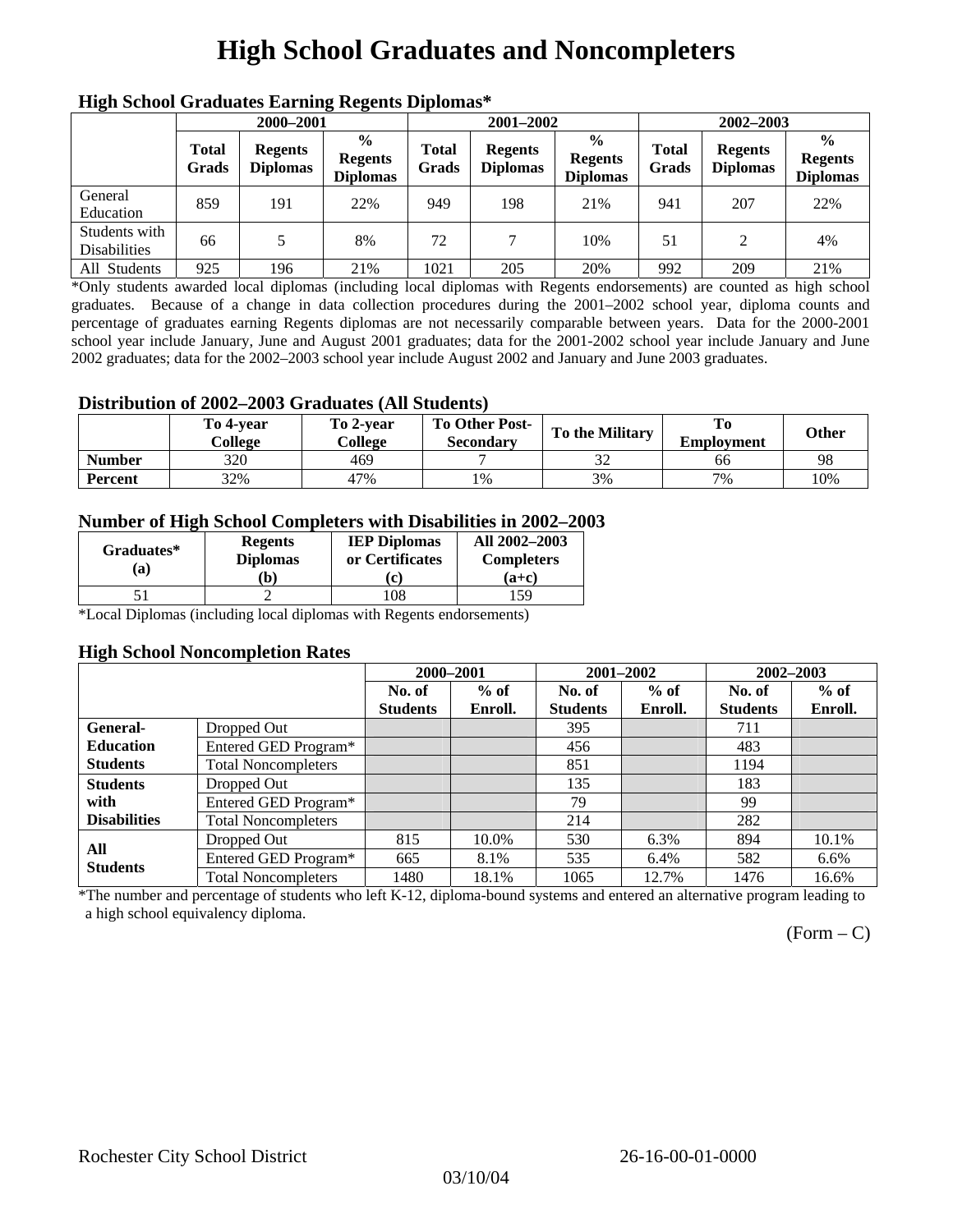## **Career Development and Occupational Studies (CDOS)**

### **Percentage of Students Documenting Self- and Career-Awareness Information and Career Exploration Activities, K–3**

| <b>Grades</b> | $2000 - 01$ | $2001 - 02$ | $2002 - 03$ |
|---------------|-------------|-------------|-------------|
| K–1           |             | 6%          | 5%          |
|               |             | 5%          | 4%          |

### **Students Developing a Career Plan, 4–12**

| <b>Grades</b>                                                                                                                                                                                                                                                                                                                                           |                                      | $2000 - 01$ | $2001 - 02$ | $2002 - 03$ |
|---------------------------------------------------------------------------------------------------------------------------------------------------------------------------------------------------------------------------------------------------------------------------------------------------------------------------------------------------------|--------------------------------------|-------------|-------------|-------------|
|                                                                                                                                                                                                                                                                                                                                                         | Number of General-Education Students |             | 118         | 129         |
|                                                                                                                                                                                                                                                                                                                                                         | Number of Students with Disabilities |             | 66          | 55          |
| $4 - 5$<br>Number of All Students<br>Percent of Enrollment<br>Number of General-Education Students<br>Number of Students with Disabilities<br>$6 - 8$<br>Number of All Students<br>Percent of Enrollment<br>Number of General-Education Students<br>Number of Students with Disabilities<br>$9 - 12$<br>Number of All Students<br>Percent of Enrollment |                                      |             | 184         | 184         |
|                                                                                                                                                                                                                                                                                                                                                         |                                      | 3%          | 3%          |             |
|                                                                                                                                                                                                                                                                                                                                                         |                                      |             | 2577        | 2766        |
|                                                                                                                                                                                                                                                                                                                                                         |                                      |             | 462         | 695         |
|                                                                                                                                                                                                                                                                                                                                                         |                                      |             | 3039        | 3461        |
|                                                                                                                                                                                                                                                                                                                                                         |                                      | 34%         | 39%         |             |
|                                                                                                                                                                                                                                                                                                                                                         |                                      |             | 2846        | 3517        |
|                                                                                                                                                                                                                                                                                                                                                         |                                      |             | 945         | 1084        |
|                                                                                                                                                                                                                                                                                                                                                         |                                      |             | 3791        | 4601        |
|                                                                                                                                                                                                                                                                                                                                                         |                                      |             | 44%         | 51%         |

## **Second Language Proficiency Examinations**

### **General-Education Students**

| <b>Test</b> | 2000-2001         |           |            | 2001-2002 | 2002-2003                                                 |           |  |
|-------------|-------------------|-----------|------------|-----------|-----------------------------------------------------------|-----------|--|
|             | <b>No. Tested</b> | % Passing | No. Tested | % Passing | <b>No. Tested</b><br>$0\%$<br>44<br>0%<br>0%<br>67%<br>70 | % Passing |  |
| French      | 36                | 94%       |            |           |                                                           | 77%       |  |
| German      |                   | 0%        |            |           |                                                           | 0%        |  |
| Italian     |                   | 0%        |            |           |                                                           | 0%        |  |
| Latin       | 186               | 89%       | 18         |           |                                                           | 94%       |  |
| Spanish     | 489               | 73%       |            | 0%        | 753                                                       | 76%       |  |

### **Students with Disabilities**

| <b>Test</b> | 2000-2001         |           |            |                                                                              | 2002-2003 |     |  |
|-------------|-------------------|-----------|------------|------------------------------------------------------------------------------|-----------|-----|--|
|             | <b>No. Tested</b> | % Passing | No. Tested | 2001-2002<br>% Passing<br><b>No. Tested</b><br>$0\%$<br>0%<br>$0\%$<br>$0\%$ | % Passing |     |  |
| French      |                   |           |            |                                                                              |           | 0%  |  |
| German      |                   | 0%        |            |                                                                              |           | 0%  |  |
| Italian     |                   | 0%        |            |                                                                              |           | 0%  |  |
| Latin       |                   |           |            |                                                                              |           |     |  |
| Spanish     |                   | 53%       |            | 0%                                                                           | 60        | 35% |  |

(Form-D)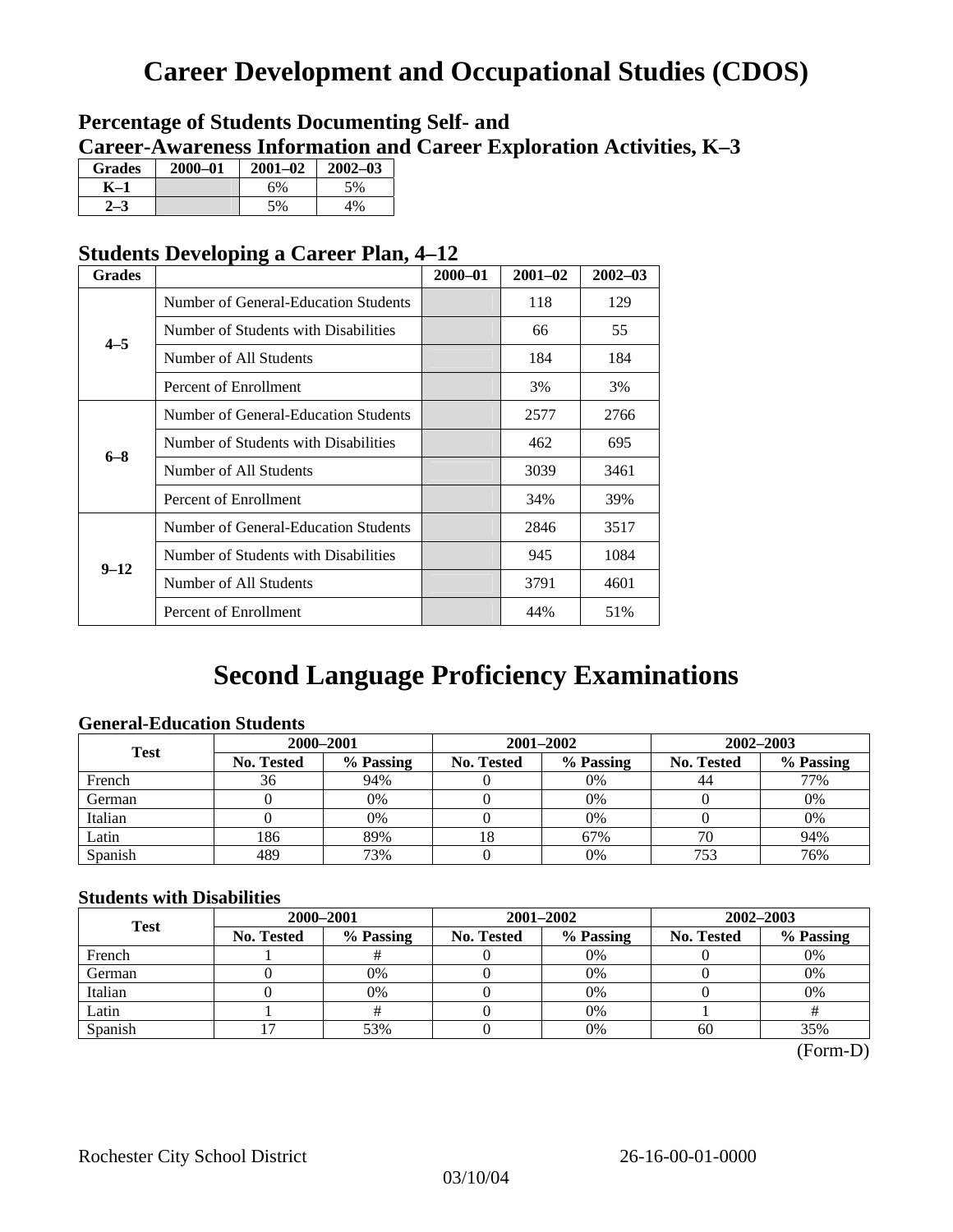# **Regents Competency Tests**

### **General-Education Students**

| <b>Test</b>           | 2000-2001         |           |                                                                                                                                            |           | $2002 - 2003$ |     |  |
|-----------------------|-------------------|-----------|--------------------------------------------------------------------------------------------------------------------------------------------|-----------|---------------|-----|--|
|                       | <b>No. Tested</b> | % Passing | $2001 - 2002$<br>% Passing<br>No. Tested<br>No. Tested<br>41%<br>219<br>188<br>50%<br>25<br>87<br>54%<br>#<br>84<br>40%<br>#<br>127<br>26% | % Passing |               |     |  |
| <b>Mathematics</b>    | 52                | 69%       |                                                                                                                                            |           |               | 62% |  |
| Science               | 277               | 70%       |                                                                                                                                            |           |               | 72% |  |
| Reading               |                   | 12%       |                                                                                                                                            |           |               |     |  |
| Writing               |                   | 83%       |                                                                                                                                            |           |               |     |  |
| <b>Global Studies</b> | 175               | 64%       |                                                                                                                                            |           |               | 33% |  |
| U.S. Hist & Gov't     | 110               | 61%       | 76                                                                                                                                         | 36%       |               | 62% |  |

#### **Students with Disabilities**

| <b>Test</b>           | 2000-2001         |           |                   | 2001-2002 | 2002-2003                                                                               |           |  |
|-----------------------|-------------------|-----------|-------------------|-----------|-----------------------------------------------------------------------------------------|-----------|--|
|                       | <b>No. Tested</b> | % Passing | <b>No. Tested</b> | % Passing | <b>No. Tested</b><br>46%<br>357<br>55%<br>184<br>50%<br>153<br>68%<br>163<br>54%<br>201 | % Passing |  |
| <b>Mathematics</b>    | 83                | 60%       | 24                |           |                                                                                         | 41%       |  |
| Science               | 147               | 32%       | 22                |           |                                                                                         | 30%       |  |
| Reading               | 27                | 37%       | 18                |           |                                                                                         | 52%       |  |
| Writing               | 19                | 74%       | 25                |           |                                                                                         | 36%       |  |
| <b>Global Studies</b> | 54                | 46%       | 13                |           |                                                                                         | 26%       |  |
| U.S. Hist $&$ Gov't   | 30                | 53%       |                   | 58%       | 64                                                                                      | 48%       |  |

 $(Form - E)$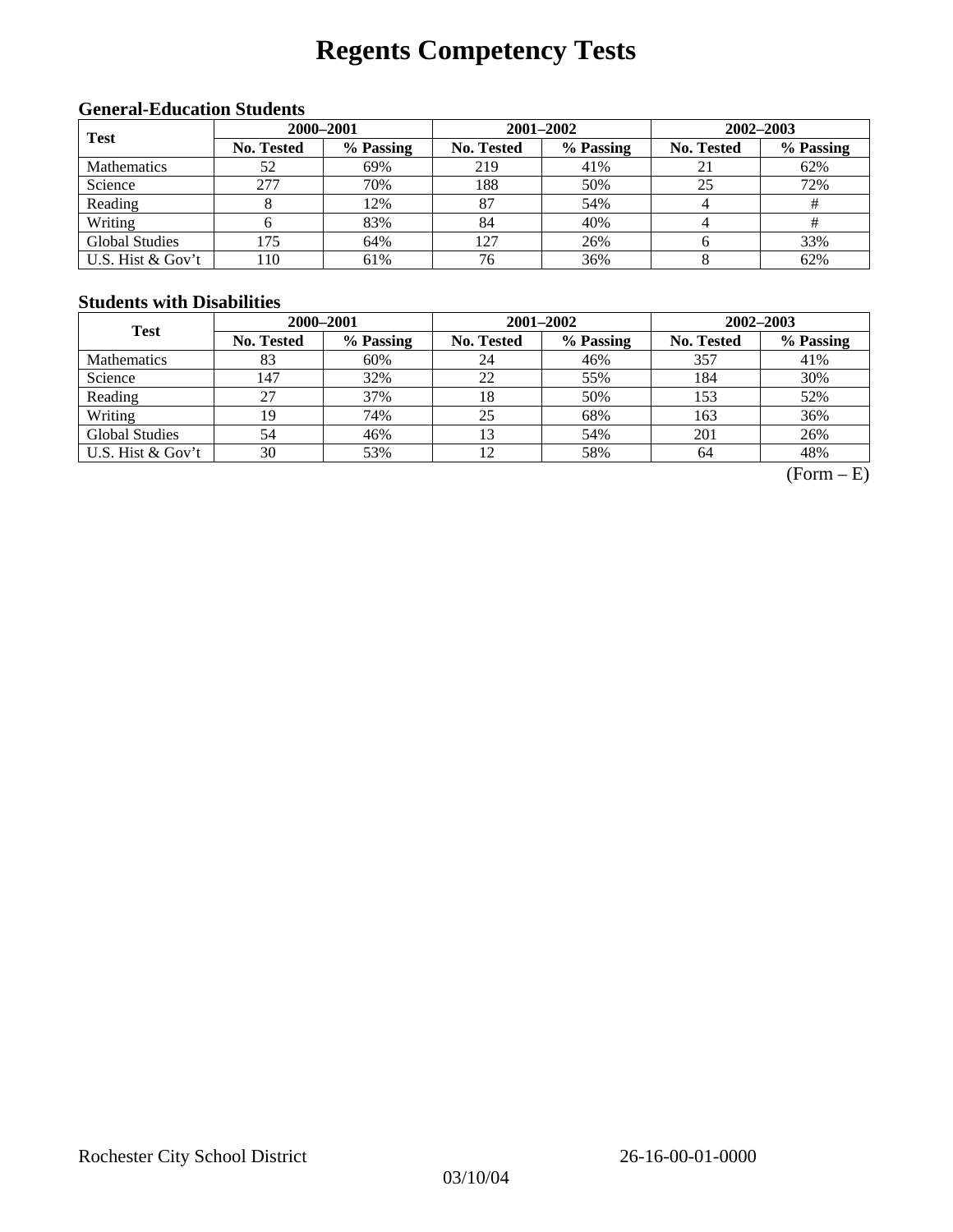|                                                            | <b>All Students</b>                          |                                     |                  |                  | <b>Students with Disabilities</b> |                  |  |
|------------------------------------------------------------|----------------------------------------------|-------------------------------------|------------------|------------------|-----------------------------------|------------------|--|
|                                                            | 2001                                         | 2002                                | 2003             | 2001             | 2002                              | 2003             |  |
|                                                            |                                              | <b>Comprehensive English</b>        |                  |                  |                                   |                  |  |
| Number Tested                                              | 1163                                         | 1398                                | 1565             | 52               | $\,8\,$                           | 130              |  |
| Number Scoring 55-100                                      | 1011                                         | 1111                                | 1152             | 40               | 6                                 | 58               |  |
| Number Scoring 65-100                                      | 754                                          | 746                                 | 883              | 21               | 3                                 | 39               |  |
| Number Scoring 85-100                                      | 113                                          | 189                                 | 143              | $\mathbf{1}$     | $\mathbf{1}$                      | $\overline{2}$   |  |
| Percentage of Tested Scoring 55-100                        | 87%                                          | 79%                                 | 74%              | 77%              | 75%                               | 45%              |  |
| Percentage of Tested Scoring 65-100                        | 65%                                          | 53%                                 | 56%              | 40%              | 38%                               | 30%              |  |
| Percentage of Tested Scoring 85-100                        | 10%                                          | 14%                                 | 9%               | 2%               | 12%                               | 2%               |  |
| <b>Mathematics A</b>                                       |                                              |                                     |                  |                  |                                   |                  |  |
| Number Tested                                              | 270                                          | 319                                 | 2180             | $8\,$            | 3                                 | 163              |  |
| Number Scoring 55-100                                      | 104                                          | 97                                  | 1091             | $\mathbf{1}$     | $\#$                              | 45               |  |
| Number Scoring 65-100                                      | 40                                           | 43                                  | 710              | $\boldsymbol{0}$ | $\overline{\overline{H}}$         | 28               |  |
| Number Scoring 85-100                                      | 3                                            | $\overline{2}$                      | 55               | $\overline{0}$   | $\overline{\overline{H}}$         | $\boldsymbol{0}$ |  |
| Percentage of Tested Scoring 55-100                        | 39%                                          | 30%                                 | 50%              | 12%              | $\overline{\#}$                   | 28%              |  |
| Percentage of Tested Scoring 65-100                        | 15%                                          | 13%                                 | 33%              | 0%               | $\#$                              | 17%              |  |
| Percentage of Tested Scoring 85-100                        | 1%                                           | 1%                                  | 3%               | 0%               | $\overline{\overline{t}}$         | 0%               |  |
|                                                            | Mathematics B (first administered June 2001) |                                     |                  |                  |                                   |                  |  |
| Number Tested                                              | $\Omega$                                     | $\Omega$                            | $\Omega$         | $\boldsymbol{0}$ | $\boldsymbol{0}$                  | $\boldsymbol{0}$ |  |
| Number Scoring 55-100                                      | $\overline{0}$                               | $\overline{0}$                      | $\overline{0}$   | $\overline{0}$   | $\overline{0}$                    | $\mathbf{0}$     |  |
| Number Scoring 65-100                                      | $\overline{0}$                               | $\overline{0}$                      | $\overline{0}$   | $\mathbf{0}$     | $\overline{0}$                    | $\mathbf{0}$     |  |
| Number Scoring 85-100                                      | $\overline{0}$                               | $\mathbf{0}$                        | $\overline{0}$   | $\mathbf{0}$     | $\overline{0}$                    | $\overline{0}$   |  |
| Percentage of Tested Scoring 55-100                        | 0%                                           | 0%                                  | 0%               | 0%               | 0%                                | 0%               |  |
| Percentage of Tested Scoring 65-100                        | 0%                                           | 0%                                  | 0%               | 0%               | 0%                                | 0%               |  |
| Percentage of Tested Scoring 85-100                        | 0%                                           | 0%                                  | 0%               | 0%               | 0%                                | 0%               |  |
|                                                            |                                              | <b>Global History and Geography</b> |                  |                  |                                   |                  |  |
| Number Tested                                              | 1282                                         | 1794                                | 2166             | 70               | 11                                | 289              |  |
| Number Scoring 55-100                                      | 1079                                         | 1303                                | 1351             | 49               | 6                                 | 93               |  |
| Number Scoring 65-100                                      | 808                                          | 875                                 | 1051             | $\overline{31}$  | 5                                 | 66               |  |
| Number Scoring 85-100                                      | 158                                          | 117                                 | 197              | $\overline{4}$   | $\overline{0}$                    | 5                |  |
| Percentage of Tested Scoring 55-100                        | 84%                                          | 73%                                 | 62%              | 70%              | 55%                               | 32%              |  |
| Percentage of Tested Scoring 65-100                        | 63%                                          | 49%                                 | 49%              | 44%              | 45%                               | 23%              |  |
| Percentage of Tested Scoring 85-100                        | 12%                                          | 7%                                  | 9%               | 6%               | 0%                                | 2%               |  |
| U.S. History and Government (first administered June 2001) |                                              |                                     |                  |                  |                                   |                  |  |
| Number Tested                                              | 997                                          | 1434                                | 1401             | 52               | 13                                | 127              |  |
| Number Scoring 55-100                                      | 719                                          | 1192                                | 1247             | $\overline{30}$  | 10                                | 86               |  |
| Number Scoring 65-100                                      | $\overline{515}$                             | 850                                 | 1027             | $\overline{19}$  | 6                                 | 58               |  |
| Number Scoring 85-100                                      | 148                                          | 136                                 | $\overline{248}$ | $\overline{4}$   | $\mathbf{1}$                      | $\overline{11}$  |  |
| Percentage of Tested Scoring 55-100                        | 72%                                          | 83%                                 | 89%              | 58%              | 77%                               | 68%              |  |
| Percentage of Tested Scoring 65-100                        | 52%                                          | 59%                                 | 73%              | 37%              | 46%                               | 46%              |  |
| Percentage of Tested Scoring 85-100                        | 15%                                          | 9%                                  | 18%              | 8%               | 8%                                | 9%               |  |

 $(Form - F)$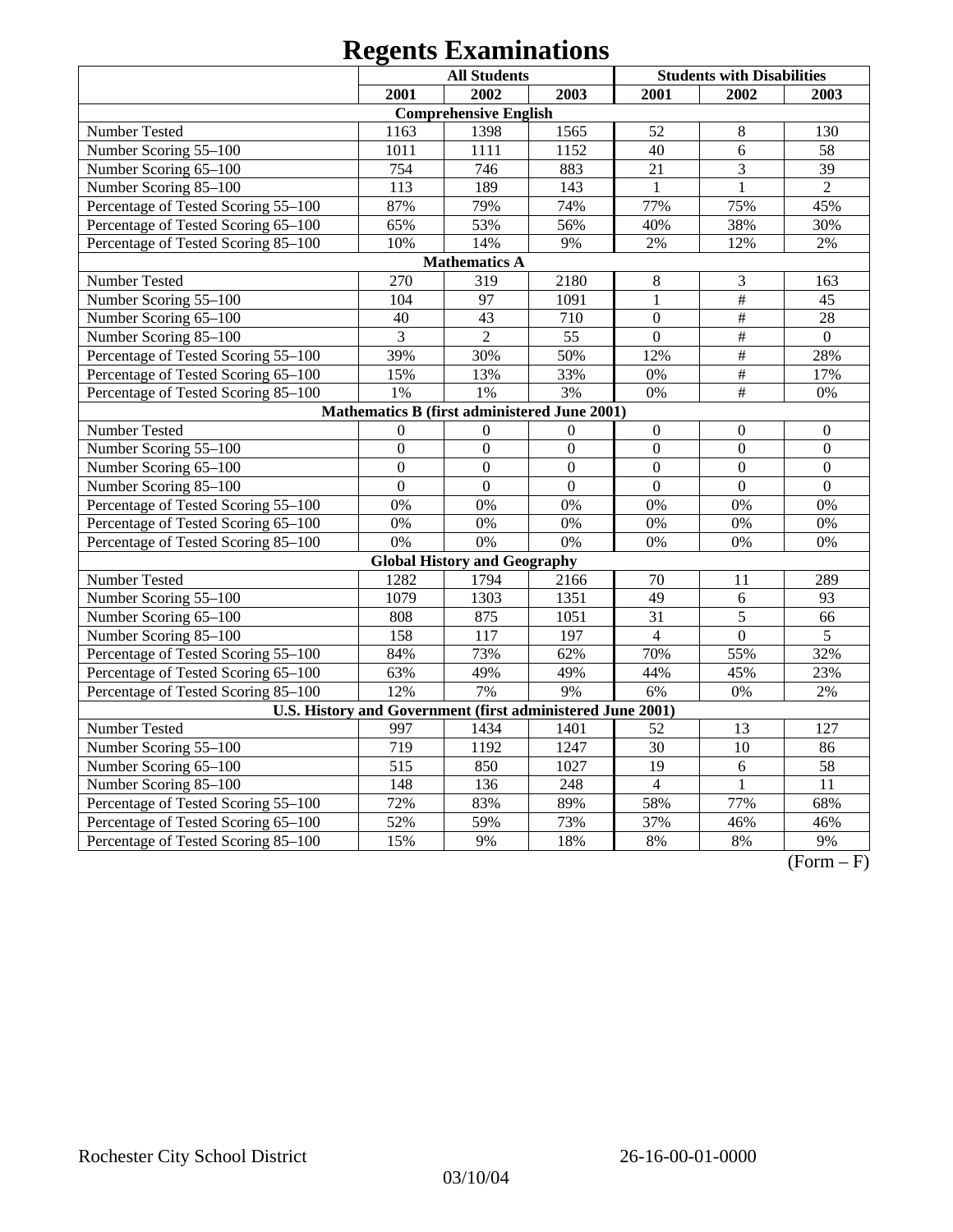|                                                               |      | <b>All Students</b>                                       |      |                | <b>Students with Disabilities</b> |                |
|---------------------------------------------------------------|------|-----------------------------------------------------------|------|----------------|-----------------------------------|----------------|
|                                                               | 2001 | 2002                                                      | 2003 | 2001           | 2002                              | 2003           |
|                                                               |      | Living Environment (first administered June 2001)         |      |                |                                   |                |
| Number Tested                                                 | 1640 | 1541                                                      | 1775 | 86             | 4                                 | 151            |
| Number Scoring 55-100                                         | 1331 | 1421                                                      | 1410 | 65             | $\#$                              | 95             |
| Number Scoring 65-100                                         | 1023 | 1189                                                      | 992  | 41             | $\#$                              | 56             |
| Number Scoring 85-100                                         | 64   | 84                                                        | 91   | 3              | $\#$                              | 3              |
| Percentage of Tested Scoring 55-100                           | 81%  | 92%                                                       | 79%  | 76%            | $\#$                              | 63%            |
| Percentage of Tested Scoring 65-100                           | 62%  | 77%                                                       | 56%  | 48%            | $\#$                              | 37%            |
| Percentage of Tested Scoring 85-100                           | 4%   | 5%                                                        | 5%   | 3%             | #                                 | 2%             |
| Physical Setting/Earth Science (first administered June 2001) |      |                                                           |      |                |                                   |                |
| Number Tested                                                 | 513  | 1018                                                      | 967  | 15             | $\mathfrak{2}$                    | 41             |
| Number Scoring 55-100                                         | 376  | 841                                                       | 780  | 10             | $\overline{\overline{H}}$         | 23             |
| Number Scoring 65-100                                         | 278  | 675                                                       | 602  | $\,8\,$        | $\#$                              | 14             |
| Number Scoring 85-100                                         | 60   | 123                                                       | 142  | $\overline{2}$ | $\#$                              | $\overline{4}$ |
| Percentage of Tested Scoring 55-100                           | 73%  | 83%                                                       | 81%  | 67%            | $\#$                              | 56%            |
| Percentage of Tested Scoring 65-100                           | 54%  | 66%                                                       | 62%  | 53%            | #                                 | 34%            |
| Percentage of Tested Scoring 85-100                           | 12%  | 12%                                                       | 15%  | 13%            | $\#$                              | 10%            |
|                                                               |      | Physical Setting/Chemistry (first administered June 2002) |      |                |                                   |                |
| Number Tested                                                 |      | 457                                                       | 735  |                | $\boldsymbol{0}$                  | 12             |
| Number Scoring 55-100                                         |      | 333                                                       | 424  |                | $\boldsymbol{0}$                  | $\overline{4}$ |
| Number Scoring 65-100                                         |      | 158                                                       | 179  |                | $\mathbf{0}$                      | $\overline{2}$ |
| Number Scoring 85-100                                         |      | 11                                                        | 8    |                | $\Omega$                          | $\overline{0}$ |
| Percentage of Tested Scoring 55-100                           |      | 73%                                                       | 58%  |                | 0%                                | 33%            |
| Percentage of Tested Scoring 65-100                           |      | 35%                                                       | 24%  |                | $0\%$                             | 17%            |
| Percentage of Tested Scoring 85-100                           |      | 2%                                                        | 1%   |                | 0%                                | 0%             |
|                                                               |      | Physical Setting/Physics (first administered June 2002)*  |      |                |                                   |                |
| Number Tested                                                 |      |                                                           |      |                |                                   |                |
| Number Scoring 55-100                                         |      |                                                           |      |                |                                   |                |
| Number Scoring 65-100                                         |      |                                                           |      |                |                                   |                |
| Number Scoring 85-100                                         |      |                                                           |      |                |                                   |                |
| Percentage of Tested Scoring 55-100                           |      |                                                           |      |                |                                   |                |
| Percentage of Tested Scoring 65-100                           |      |                                                           |      |                |                                   |                |
| Percentage of Tested Scoring 85-100                           |      |                                                           |      |                |                                   |                |

\* Physical Setting/Physics results are not included in the report card because the Department is issuing a new conversion chart for this assessment. Data currently available to the Department are based on the original conversion chart for the assessment.

 $(Form - G)$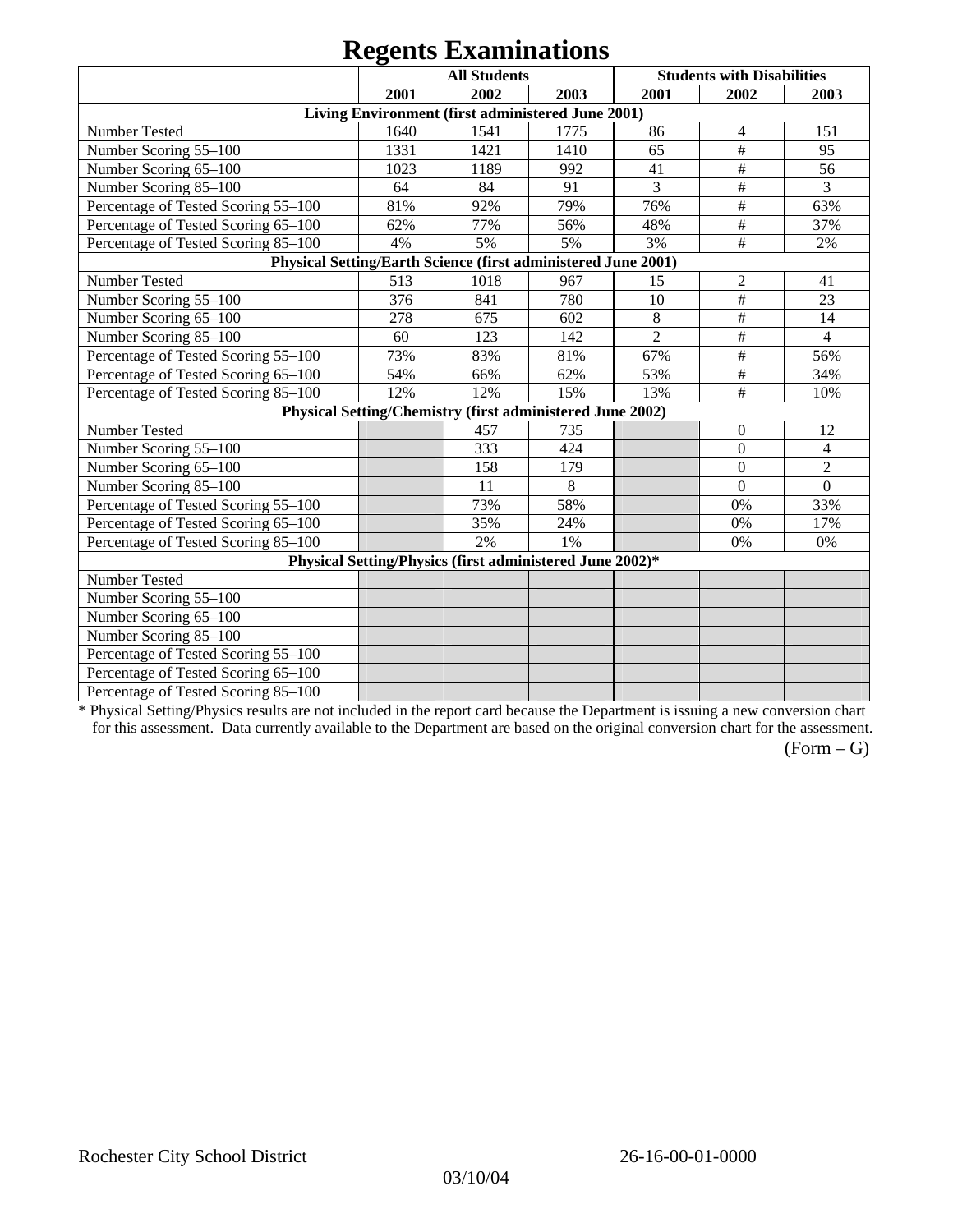|                                     |                  | <b>All Students</b>          |                  | <b>Students with Disabilities</b> |                  |                  |
|-------------------------------------|------------------|------------------------------|------------------|-----------------------------------|------------------|------------------|
|                                     | 2001             | 2002                         | 2003             | 2001                              | 2002             | 2003             |
|                                     |                  | <b>Comprehensive French</b>  |                  |                                   |                  |                  |
| Number Tested                       | 74               | 59                           | 41               | $\overline{c}$                    | $\mathbf{0}$     | $\overline{2}$   |
| Number Scoring 55-100               | 65               | 47                           | 34               | $\overline{\#}$                   | $\mathbf{0}$     | $\overline{\#}$  |
| Number Scoring 65-100               | 56               | 38                           | 27               | $\overline{\#}$                   | $\overline{0}$   | $\#$             |
| Number Scoring 85-100               | 15               | 5                            | $\mathbf{1}$     | $\overline{\#}$                   | $\overline{0}$   | $\#$             |
| Percentage of Tested Scoring 55-100 | 88%              | 80%                          | 83%              | $\overline{\#}$                   | 0%               | $\#$             |
| Percentage of Tested Scoring 65-100 | 76%              | 64%                          | 66%              | $\overline{\#}$                   | 0%               | $\#$             |
| Percentage of Tested Scoring 85-100 | 20%              | 8%                           | $2\%$            | $\overline{\#}$                   | 0%               | $\overline{\#}$  |
|                                     |                  | <b>Comprehensive Italian</b> |                  |                                   |                  |                  |
| Number Tested                       | 0                | $\theta$                     | $\boldsymbol{0}$ | $\boldsymbol{0}$                  | $\boldsymbol{0}$ | $\boldsymbol{0}$ |
| Number Scoring 55-100               | $\mathbf{0}$     | $\boldsymbol{0}$             | $\boldsymbol{0}$ | $\boldsymbol{0}$                  | $\mathbf{0}$     | $\mathbf{0}$     |
| Number Scoring 65-100               | $\overline{0}$   | $\boldsymbol{0}$             | $\mathbf{0}$     | $\overline{0}$                    | $\overline{0}$   | $\mathbf{0}$     |
| Number Scoring 85-100               | $\mathbf{0}$     | $\boldsymbol{0}$             | $\mathbf{0}$     | $\overline{0}$                    | $\overline{0}$   | $\mathbf{0}$     |
| Percentage of Tested Scoring 55-100 | 0%               | 0%                           | 0%               | 0%                                | 0%               | 0%               |
| Percentage of Tested Scoring 65-100 | 0%               | 0%                           | 0%               | 0%                                | 0%               | 0%               |
| Percentage of Tested Scoring 85-100 | 0%               | 0%                           | 0%               | 0%                                | 0%               | 0%               |
|                                     |                  | <b>Comprehensive German</b>  |                  |                                   |                  |                  |
| Number Tested                       | $\theta$         | 0                            | $\boldsymbol{0}$ | $\boldsymbol{0}$                  | $\boldsymbol{0}$ | $\boldsymbol{0}$ |
| Number Scoring 55-100               | $\mathbf{0}$     | $\boldsymbol{0}$             | $\boldsymbol{0}$ | $\overline{0}$                    | $\mathbf{0}$     | $\mathbf{0}$     |
| Number Scoring 65-100               | $\overline{0}$   | $\boldsymbol{0}$             | $\overline{0}$   | $\overline{0}$                    | $\overline{0}$   | $\mathbf{0}$     |
| Number Scoring 85-100               | $\overline{0}$   | $\mathbf{0}$                 | $\overline{0}$   | $\overline{0}$                    | $\overline{0}$   | $\mathbf{0}$     |
| Percentage of Tested Scoring 55-100 | 0%               | 0%                           | 0%               | 0%                                | 0%               | 0%               |
| Percentage of Tested Scoring 65-100 | 0%               | 0%                           | 0%               | 0%                                | 0%               | 0%               |
| Percentage of Tested Scoring 85-100 | 0%               | 0%                           | 0%               | 0%                                | 0%               | 0%               |
|                                     |                  | <b>Comprehensive Hebrew</b>  |                  |                                   |                  |                  |
| Number Tested                       | $\mathbf{0}$     | $\theta$                     | $\boldsymbol{0}$ | $\boldsymbol{0}$                  | $\boldsymbol{0}$ | $\boldsymbol{0}$ |
| Number Scoring 55-100               | $\boldsymbol{0}$ | $\boldsymbol{0}$             | $\boldsymbol{0}$ | $\overline{0}$                    | $\mathbf{0}$     | $\mathbf{0}$     |
| Number Scoring 65-100               | $\overline{0}$   | $\boldsymbol{0}$             | $\overline{0}$   | $\overline{0}$                    | $\overline{0}$   | $\mathbf{0}$     |
| Number Scoring 85-100               | $\overline{0}$   | $\boldsymbol{0}$             | $\overline{0}$   | $\overline{0}$                    | $\overline{0}$   | $\mathbf{0}$     |
| Percentage of Tested Scoring 55-100 | 0%               | 0%                           | 0%               | 0%                                | 0%               | 0%               |
| Percentage of Tested Scoring 65-100 | 0%               | 0%                           | 0%               | 0%                                | 0%               | 0%               |
| Percentage of Tested Scoring 85-100 | 0%               | 0%                           | 0%               | 0%                                | 0%               | 0%               |
|                                     |                  | <b>Comprehensive Spanish</b> |                  |                                   |                  |                  |
| Number Tested                       | 415              | 478                          | 483              | 5                                 | $\overline{c}$   | 8                |
| Number Scoring 55-100               | 367              | 437                          | 447              | $\overline{\mathbf{3}}$           | $\frac{1}{2}$    | $\overline{7}$   |
| Number Scoring 65–100               | 331              | 393                          | 419              | $\overline{3}$                    | $\overline{\#}$  | $\mathcal{I}$    |
| Number Scoring 85-100               | 167              | 216                          | 202              | $\overline{0}$                    | $\overline{\#}$  | $\overline{3}$   |
| Percentage of Tested Scoring 55-100 | 88%              | 91%                          | 93%              | 60%                               | $\#$             | 88%              |
| Percentage of Tested Scoring 65-100 | 80%              | 82%                          | 87%              | 60%                               | $\#$             | 88%              |
| Percentage of Tested Scoring 85-100 | 40%              | 45%                          | 42%              | $0\%$                             | $\frac{1}{2}$    | 38%              |
|                                     |                  | <b>Comprehensive Latin</b>   |                  |                                   |                  |                  |
| Number Tested                       | 76               | 77                           | 70               | $\boldsymbol{0}$                  | $\boldsymbol{0}$ | 1                |
| Number Scoring 55-100               | 76               | 74                           | 69               | $\boldsymbol{0}$                  | $\boldsymbol{0}$ | $\#$             |
| Number Scoring 65-100               | 75               | 69                           | 66               | $\boldsymbol{0}$                  | $\boldsymbol{0}$ | $\#$             |
| Number Scoring 85-100               | $\overline{37}$  | 24                           | 14               | $\boldsymbol{0}$                  | $\boldsymbol{0}$ | $\#$             |
| Percentage of Tested Scoring 55-100 | 100%             | 96%                          | 99%              | $0\%$                             | 0%               | $\#$             |
| Percentage of Tested Scoring 65-100 | 99%              | 90%                          | 94%              | 0%                                | 0%               | $\#$             |
| Percentage of Tested Scoring 85-100 | 49%              | 31%                          | 20%              | 0%                                | 0%               | $\overline{\#}$  |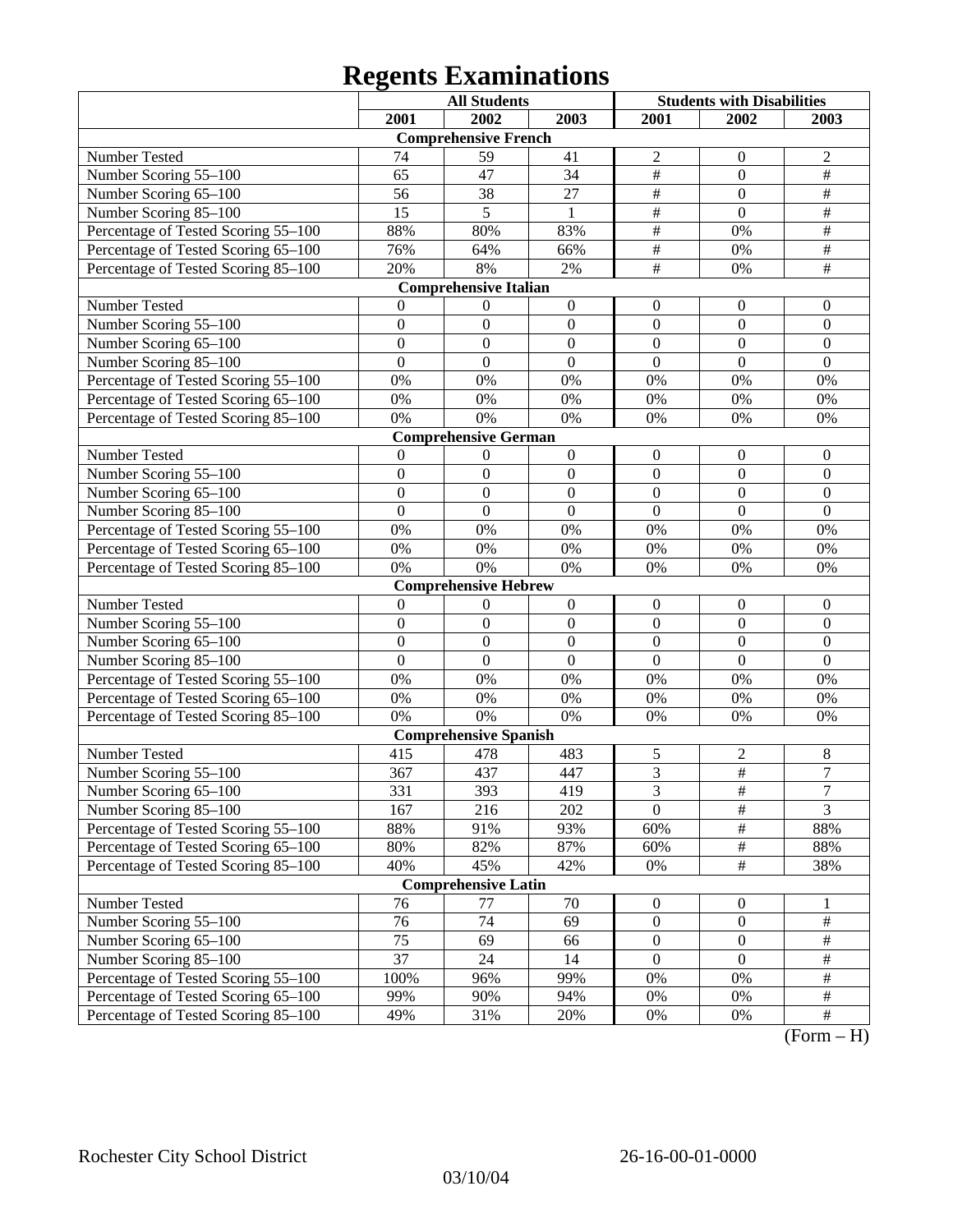|                                                                    | ັ<br><b>All Students</b> |                                           |      | <b>Students with Disabilities</b> |                |                |  |  |
|--------------------------------------------------------------------|--------------------------|-------------------------------------------|------|-----------------------------------|----------------|----------------|--|--|
|                                                                    | 2001                     | 2002                                      | 2003 | 2001                              | 2002           | 2003           |  |  |
| Sequential Mathematics, Course II (last administered January 2003) |                          |                                           |      |                                   |                |                |  |  |
| Number Tested                                                      | 942                      | 920                                       | 224  | 29                                | 8              | 11             |  |  |
| Number Scoring 55-100                                              | 576                      | 591                                       | 141  | 13                                | 6              | 4              |  |  |
| Number Scoring 65-100                                              | 428                      | 440                                       | 103  | 11                                | 5              | 2              |  |  |
| Number Scoring 85-100                                              | 123                      | 104                                       | 20   | 3                                 |                | $\Omega$       |  |  |
| Percentage of Tested Scoring 55-100                                | 61%                      | 64%                                       | 63%  | 45%                               | 75%            | 36%            |  |  |
| Percentage of Tested Scoring 65-100                                | 45%                      | 48%                                       | 46%  | 38%                               | 62%            | 18%            |  |  |
| Percentage of Tested Scoring 85-100                                | 13%                      | 11%                                       | 9%   | 10%                               | 12%            | $0\%$          |  |  |
|                                                                    |                          | <b>Sequential Mathematics, Course III</b> |      |                                   |                |                |  |  |
| Number Tested                                                      | 373                      | 397                                       | 462  | 4                                 | $\overline{2}$ | $\overline{2}$ |  |  |
| Number Scoring 55-100                                              | 300                      | 328                                       | 328  | #                                 | #              | #              |  |  |
| Number Scoring 65-100                                              | 262                      | 281                                       | 265  | #                                 | #              | #              |  |  |
| Number Scoring 85-100                                              | 89                       | 108                                       | 72   | #                                 | #              | #              |  |  |
| Percentage of Tested Scoring 55-100                                | 80%                      | 83%                                       | 71%  | #                                 | #              | #              |  |  |
| Percentage of Tested Scoring 65-100                                | 70%                      | 71%                                       | 57%  | $\#$                              | #              | #              |  |  |
| Percentage of Tested Scoring 85-100                                | 24%                      | 27%                                       | 16%  | #                                 | #              | #              |  |  |

 $\overline{(Form-I)}$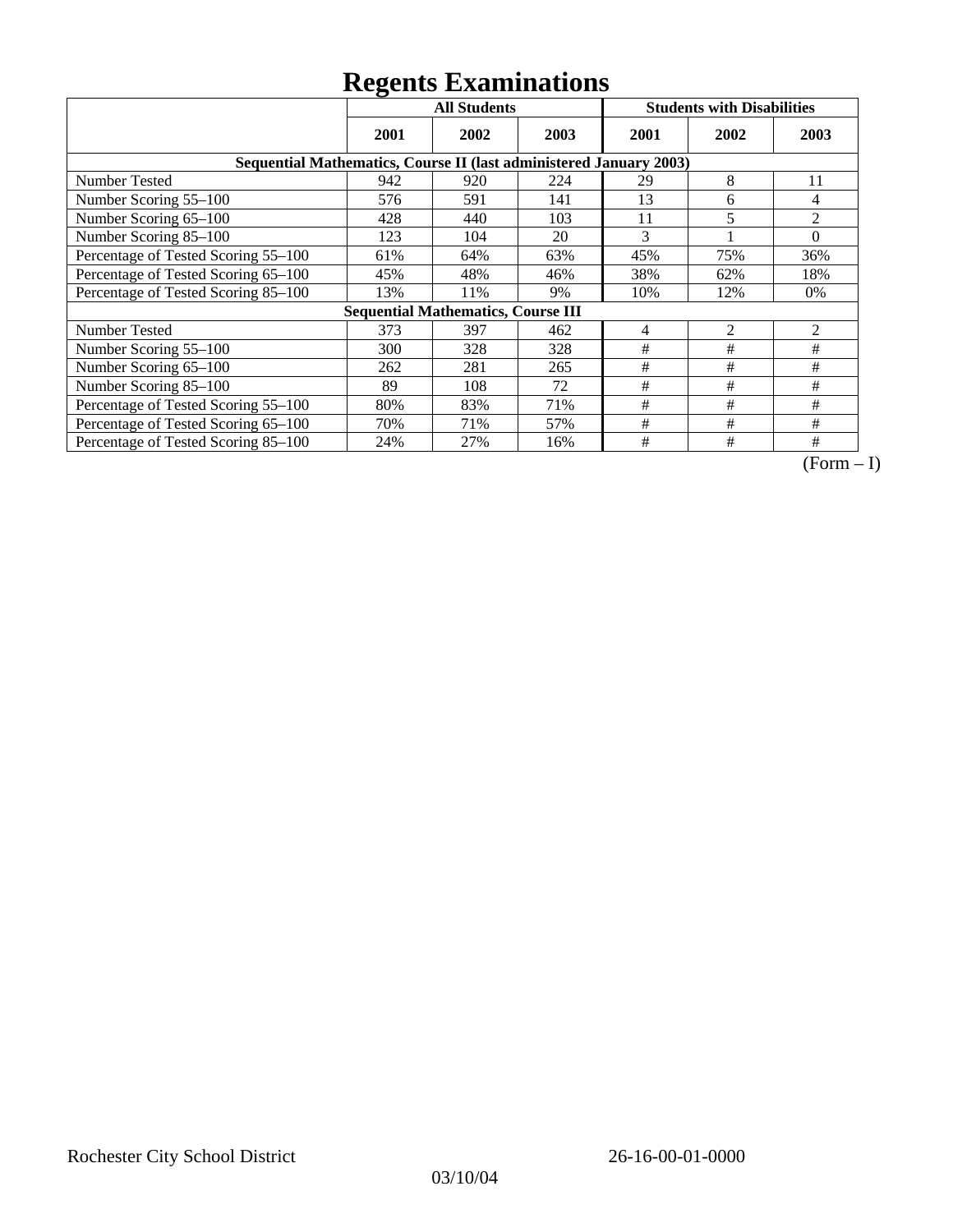### **Introduction to Occupations Examination**

|                                   |                   | 2000–2001 |            | $2001 - 2002$ | $2002 - 2003$     |           |  |
|-----------------------------------|-------------------|-----------|------------|---------------|-------------------|-----------|--|
|                                   | <b>No. Tested</b> | % Passing | No. Tested | % Passing     | <b>No. Tested</b> | % Passing |  |
| <b>General-Education Students</b> | 228               | 77%       | 697        | 79%           | 214               | 79%       |  |
| <b>Students with Disabilities</b> | 29                | 48%       |            | 67%           | 26                | 35%       |  |

On school reports, 2000–2001 and 2001–2002 data are for all students with disabilities enrolled in the school. District reports contain data for all students with disabilities enrolled in the district for the 2000–2001, 2001–2002, and 2002–2003 school years.

### **Elementary-Level Social Studies**

|                 |                                   | <b>Number</b><br><b>Tested</b> | $%$ at<br>Level 1 | $%$ at<br>Level 2 | $%$ at<br>Level 3 | $%$ at<br>Level 4 |
|-----------------|-----------------------------------|--------------------------------|-------------------|-------------------|-------------------|-------------------|
| <b>Nov 2002</b> | <b>General-Education Students</b> | 2441                           | 18%               | 28%               | 50%               | 5%                |
|                 | <b>Students with Disabilities</b> | 543                            | 34%               | 30%               | 34%               | 1%                |
|                 | All Students                      | 2984                           | 21%               | 28%               | 47%               | 4%                |

### **Middle-Level Social Studies**

|                  |                                   | <b>Number</b><br>Tested | $%$ at<br>evel 1. | $%$ at<br>Level 2 | $%$ at<br>Level 3 | $%$ at<br>Level 4 |
|------------------|-----------------------------------|-------------------------|-------------------|-------------------|-------------------|-------------------|
| <b>June 2003</b> | <b>General-Education Students</b> | 1919                    | 10%               | 68%               | 21%               | 1%                |
|                  | <b>Students with Disabilities</b> | 467                     | 37%               | 58%               | 5%                | 0%                |
|                  | All Students                      | 2386                    | 15%               | 66%               | 18%               | 1%                |

 $(Form - J)$